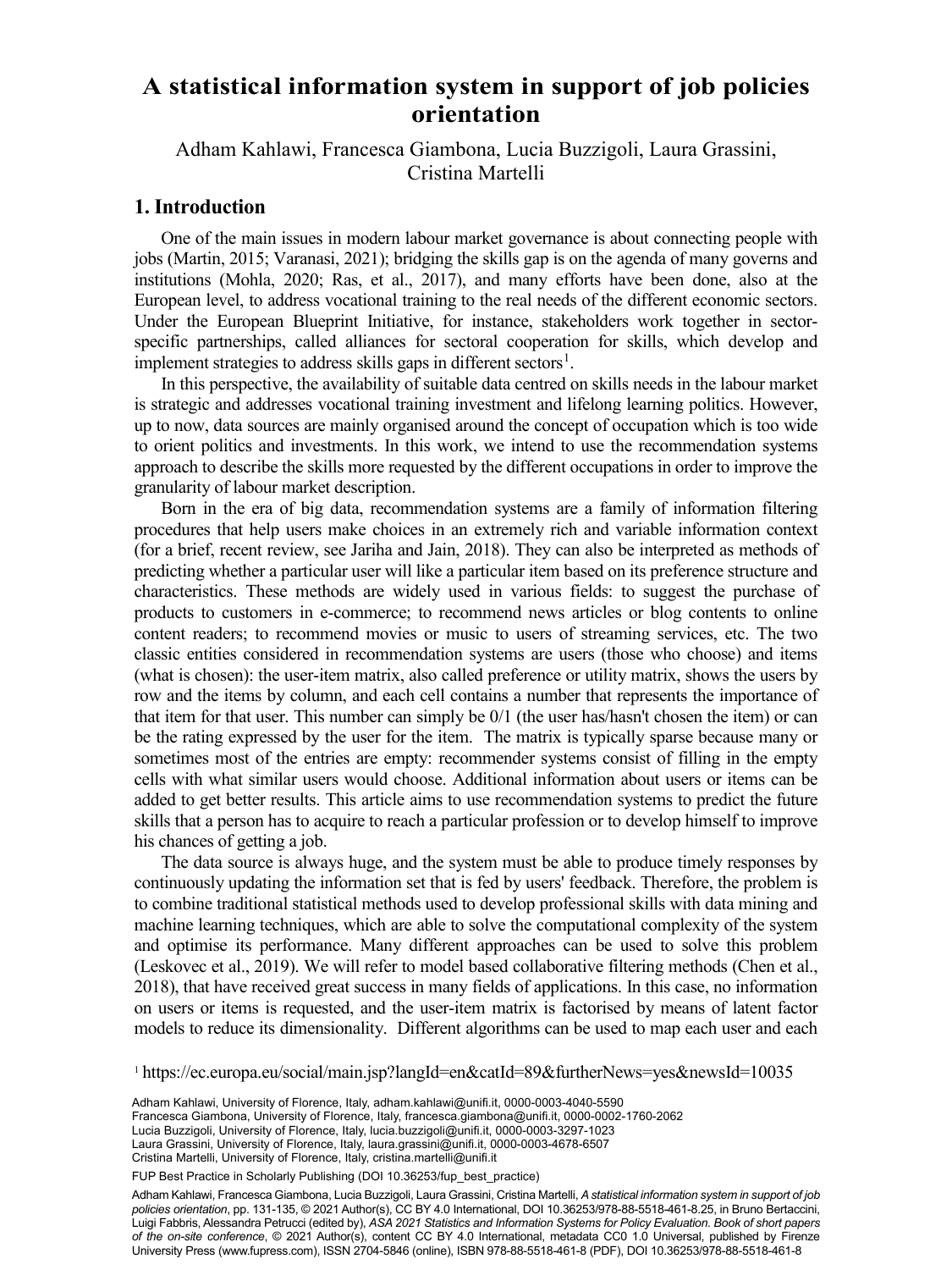item to their corresponding factor vectors (Koren et al., 2009).

In our case, users and items are represented, respectively, by occupations and skills; the useritem matrix is built starting from a database produced by Burning Glass Technologies, which collects online job vacancy ads scanned from Italian online portals and company's websites in 2019 and 2020. The cell (i, j) of the matrix contains the number of ads that require skill j for occupation i. The use of recommender systems in this field of analysis is not new (Al-Otaibi and Ykhlef, 2012; Giabelli et al., 2021; Tavakoli et al., 2020; Valverde-Rebaza et al., 2018), but in this case the recommendation system is based on a dataset referred to Italy, in which occupations and skills follow the ESCO classification (European Skills, Competences, Qualifications and Occupations) (Kahlawi, 2020). In particular, the objective of the analysis is to help the vocational training systems and institutions to answer the question posed by every person looking for a new job or professional opportunities: which are the skills to have to enhance the professional profile? Finally, the matrix factorisation process is performed with the Alternating Least Squares (ALS) method and will be described in the next paragraph.

The results offered by the application of the proposed methodology will show which are the skills more requested in the framework of a specific occupation. Workers, job seekers, vocational training institutions, recruitment companies may take advantage of these results in different ways: Starting from the skills already owned by workers to suggest new skills for them, individuating the closest occupation that matches their skills based on the matrix and then comparing the actual profile with the most requested by the labour market. Alternatively, they may move from the concept of occupation to model updating skills politics.

### **2. Methodology**

The methodology in this article is based on six basic actions, as shown in Figure 1.

- Action 1. The initial dataset contains different columns extracted from the job ads; for example, it has a column representing the occupation requested in the job ads after mapping it to the fourth level of the International Standard Classification of Occupations (ISCO-08). In addition, it has a column that represents the skills requested to be able to do this job. The user-item matrix is built using these two columns, and contains skills in the columns and occupations in the rows. Each matrix cell contains the number of times the skill has been requested for a particular occupation across all jobs ads.
- Action 2. We take the index of matrix cells that contain a value greater than zero, and then we randomly replace 20% of these values with zero. Afterwards, we replace each value greater than zero with the value of one.
- Action 3. For matrix factorisation, we use the ALS algorithm which is implemented in the Python implicit package*<sup>2</sup>* , and built for large-scale collaborative filtering problems. ALS is doing a pretty good job at solving the scalability and sparseness of the compilation data, it is simple and scales well to enormous datasets. ALS has been used to solve different recommendation problems (Lakshmikanth et al., 2021).
- Action 4. First, we identify the occupations whose data has been hidden in preparing the test data. Second, we use the model that we built in the previous action to predict the values that have been hidden. Third, for each occupation, we calculate the Receiver Operating Characteristic Curve (ROC) to get the false positive rates and true positive rates which will be the input to calculate the Compute Area Under the Curve (AUC). Finally, we calculate the mean of AUC values of all occupations. The mean value represents the effectiveness of the model.

<sup>2</sup> https://implicit.readthedocs.io/en/latest/als.html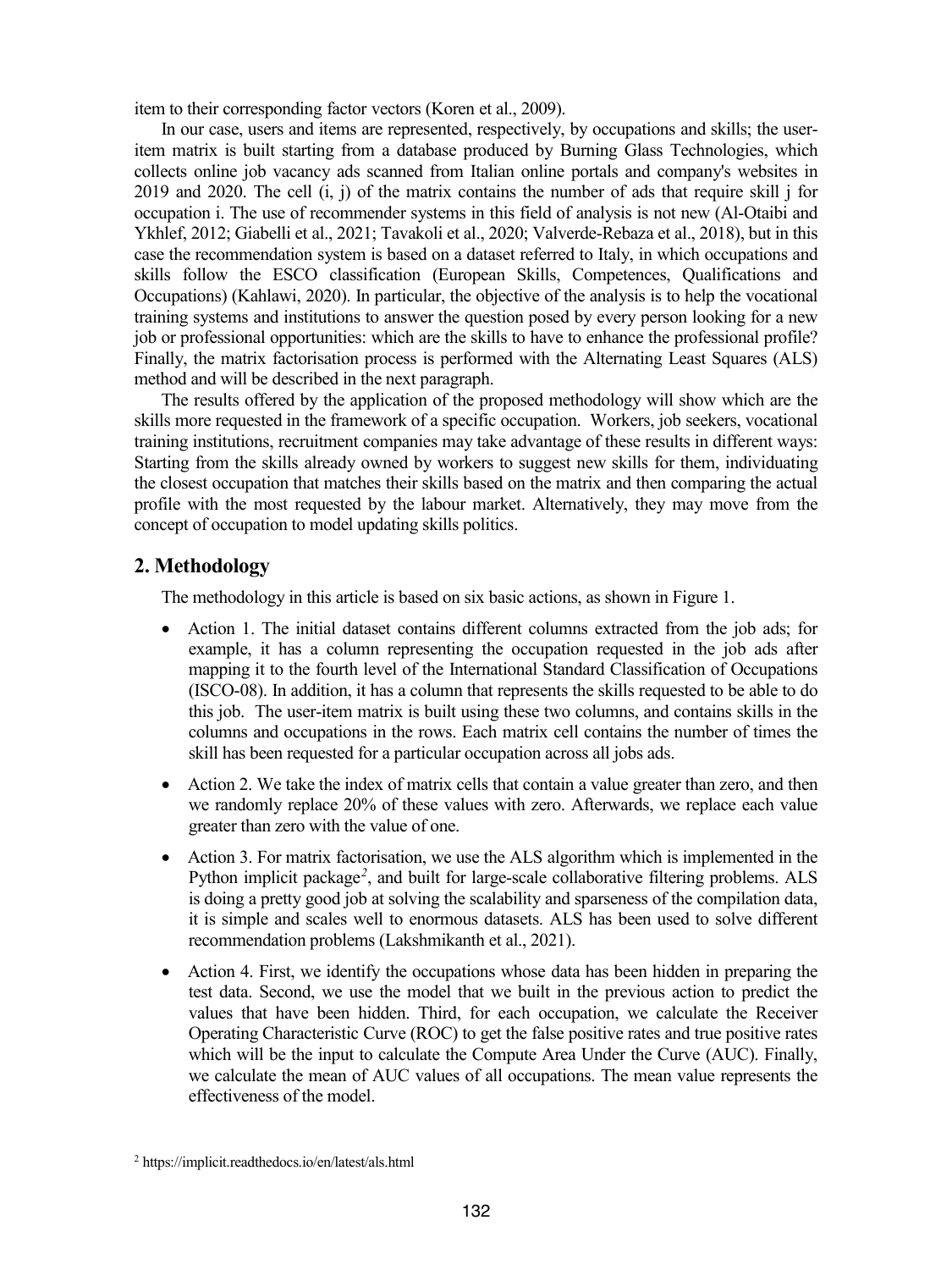- Action 5. We use the model built in Action 3 to get the three best recommendations for a group of new job seekers.
- Action 6. We calculate the percentage of match between the current job seeker's skills and the skills required in the jobs ads (Match ratio). Then, we take the four job offers with the highest match ratio. Afterwards, we repeat these computations after adding the three skills recommended by the model to evaluate the improvement in job matching for the job seeker who has acquired these three skills.



*Figure 1 The methodology*

### **3. Results and discussion**

The effectiveness indicator of the recommendation system refers to the model's ability to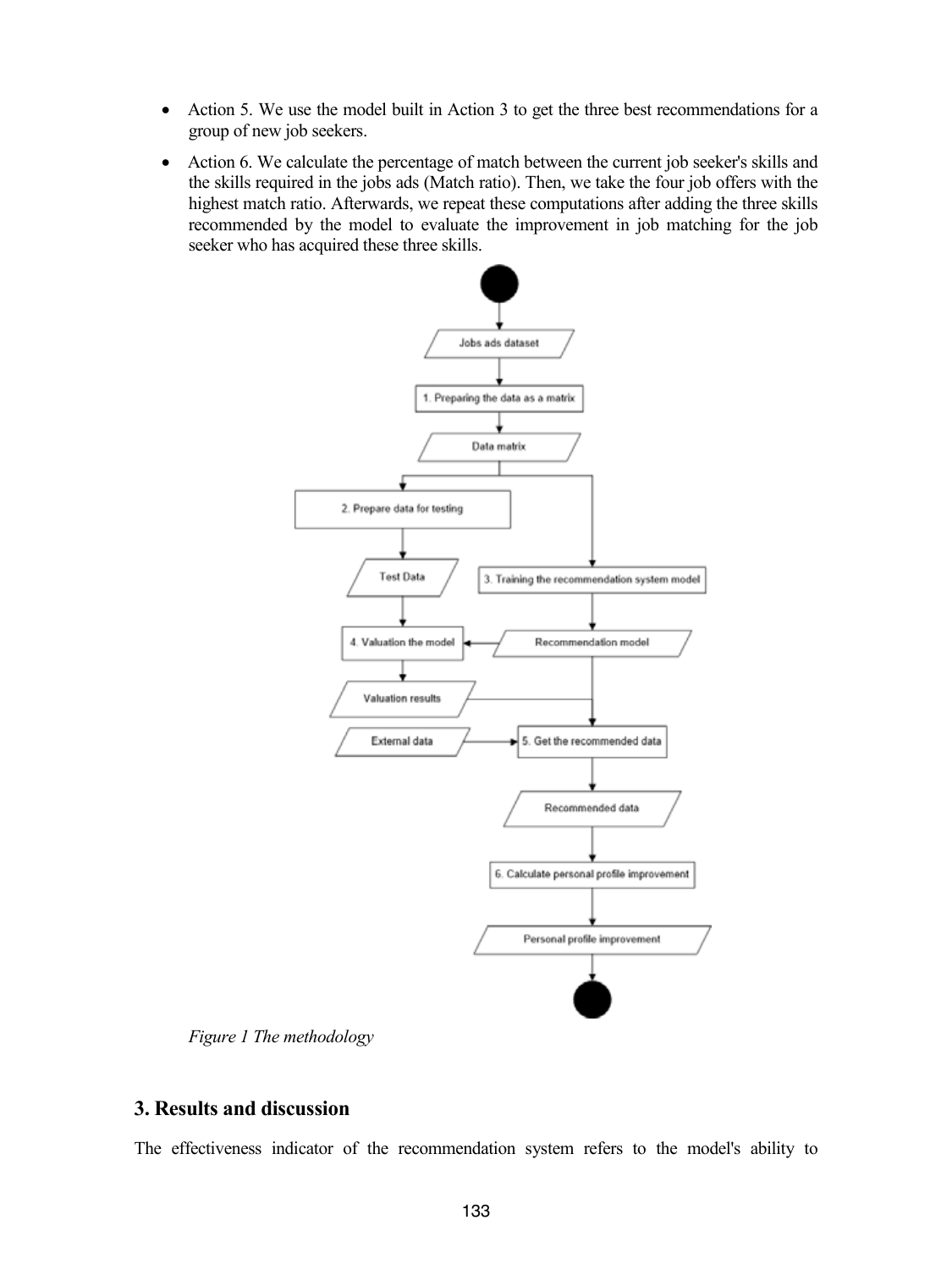recommended with an accuracy of up to 95.9 percent, as shown in Table One, which expresses the metadata of this model.

*Table 1 Model metadata*

| Initial Database (job ads)                     | 32,426,926  |
|------------------------------------------------|-------------|
| Matrix shape                                   | (326, 1213) |
| Matrix sparsity                                | 95.5%       |
| Occupations involved in the evaluation process | 279         |
| Model effectiveness                            | 95.9%       |

Table 2 represents the profile of two job seekers and the best three recommendations of our model.

*Table 2 Professional profile and the recommend skills for two hypothetical job seekers*

| Job<br>seeker | Current skills                                                                                                                                                                                                                                                                      | Recommended skills                                                     |
|---------------|-------------------------------------------------------------------------------------------------------------------------------------------------------------------------------------------------------------------------------------------------------------------------------------|------------------------------------------------------------------------|
| First         | Teamwork, database, communication, adapting to change, thinking<br>proactively, assisting the client, English, providing information,<br>identifying client wishes, managing time, finance methods, thinking<br>creatively.                                                         | work independently,<br>tolerate stress.<br>show enthusiasm             |
| Second        | Database, marketing principles, PHP, adjust priorities, CSS, create the<br>front-end design of a website, integrated development software<br>environment, machinery functionality, event planning, communication,<br>financing methods, Scala, prioritise homework, English, pandas | office software.<br>administer<br><b>ICT</b><br>systems,<br><b>SOL</b> |

Consequently, Table 3 represents the extent of development that the users will achieve after getting these three skills by showing the top 4 job ads they can apply for. Indeed, it appears clearly from the results how the recommendation system helped users improve their chances of getting jobs directly and based on market demands.

| Job    | of<br>Moment   | Job ads id | Match        | Sector                                            |
|--------|----------------|------------|--------------|---------------------------------------------------|
| seeker | progress       |            | ratio $(\%)$ |                                                   |
| First  | <b>Before</b>  | 159492369  | 92           | Professional, scientific and technical activities |
|        | recommendation | 247268757  | 90           | Wholesale and retail trade                        |
|        |                | 161885864  | 88           | Construction                                      |
|        |                | 180547711  | 88           | Wholesale and retail trade                        |
|        | After          | 159492369  | 92           | Professional, scientific and technical activities |
|        | recommendation | 166831331  | 92           | Information and communication services            |
|        |                | 180554644  | 91           | Wholesale and retail trade                        |
|        |                | 180547711  | 90           | Wholesale and retail trade                        |
| Second | <b>Before</b>  | 543695754  | 83           | Administrative and support service activities     |
|        | recommendation | 724284081  | 80           | Manufacturing activity                            |
|        |                | 175809178  | 75           | Administrative and support service activities     |
|        |                | 357363988  | 75           | Accommodation and catering services               |
|        | After          | 543695754  | 83           | Administrative and support service activities     |
|        | recommendation | 363981505  | 80           | Administrative and support service activities     |
|        |                | 615486253  | 80           | Professional, scientific and technical activities |
|        |                | 605508081  | 80           | Professional, scientific and technical activities |

*Table 3 Personal profile improvement of two hypothetical job seekers*

## **4. Conclusion**

Choosing the skills that a person has to learn to get a job opportunity or develop his job position is an ongoing problem because the labour market is constantly changing, and the skills required to do the job are constantly changing. Thus, the solutions provided have to be able to be continuously updated based on market changes. Indeed, this article proposed a recommendation